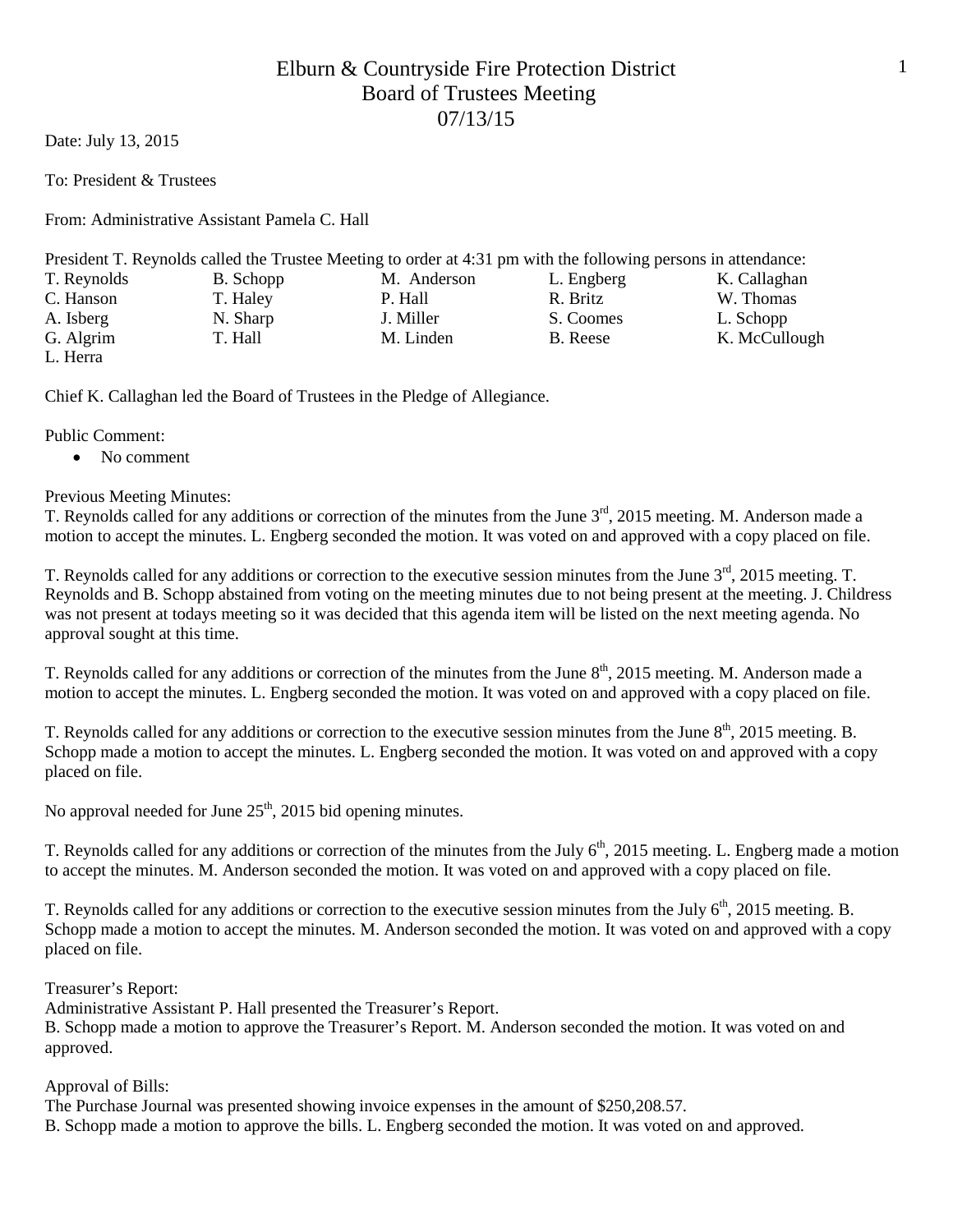Foreign Fire Insurance Board Comments:

• No Comment

Fire Chief K. Callaghan Comments:

- 1) TSI Porta-Count Mask Fit Testing purchase
	- a) Motion to approve the TSI Porta-Count Mask Fit Testing System in the amount of \$12,810.00
- Chief Callaghan informed the Board of Trustees that the current fit testing system is over 10 years old. The SCBA masks need to be tested annually and the old system is no longer supported.

M. Anderson made a motion to approve the purchase of the TSI Porta-Count Mask Fit Testing System in the amount of \$12,810.00. B. Schopp seconded the motion. It was voted on and approved.

- 2) New staff vehicle update
- Chief Callaghan informed the Board of Trustees that the new staff vehicle is here. He noted that Radco will be begin installing the radios this week. He also noted that he will provide information next month on the 2004 Expedition and seek approval for its sale next month.
- 3) Wooley Road property closing date
- Chief Callaghan informed the Board of Trustees that the closing date for the Wooley Road property will take place on September  $21<sup>st</sup>$ , 2015 at 9:00 am.
- 4) Training Program
	- a) Motion to approve Training Solutions program in the amount of \$7,203.80
- Chief Callaghan informed the Board of Trustees that a new training program with record tracking would simplify training records/files. There is a set-up fee of \$1,500.00 for the first year only plus the regular fees equating to a total cost of \$7,203.80. After the initial cost, the fees will be based on number of users and maintenance needs.

B. Schopp made a motion to approve the purchase of the Training Solutions program in the amount of \$7,203.80. M. Anderson seconded the motion. It was voted on and approved.

Assistant Chief T. Haley Comments:

- 1) Review Incident Report
- Assistant Chief C. Haley presented the Firehouse Incident Report for June 2015 listing the incidents that the district has been dispatched for. The report is broken down into mutual aid incidents as well as incidents per quadrant of the district. In June 2015, there were 31 incidents North, 60 incidents South, 45 incidents Center and 26 incidents Mutual Aid for a total of 161 incidents.
- 2) Vehicle Update
- a) Maintenance for the month of June
- Nothing major to report.
- 3) Station Maintenance
- a) Repairs for the month of June
- Nothing major to report
- 4) Station Construction Update
	- a) Masons laying brick on the outside walls and apparatus walls along with miscellaneous fill-in work.
	- b) HVAC and Plumbing work
	- c) Framing of second floor house side, dry wall work on the basement,  $1<sup>st</sup>$  and  $2<sup>nd</sup>$  floor in process 1st floor office area painted
	- d) Electrical work and IT work
	- e) Sprinkler work
	- f) Apparatus concrete floor poured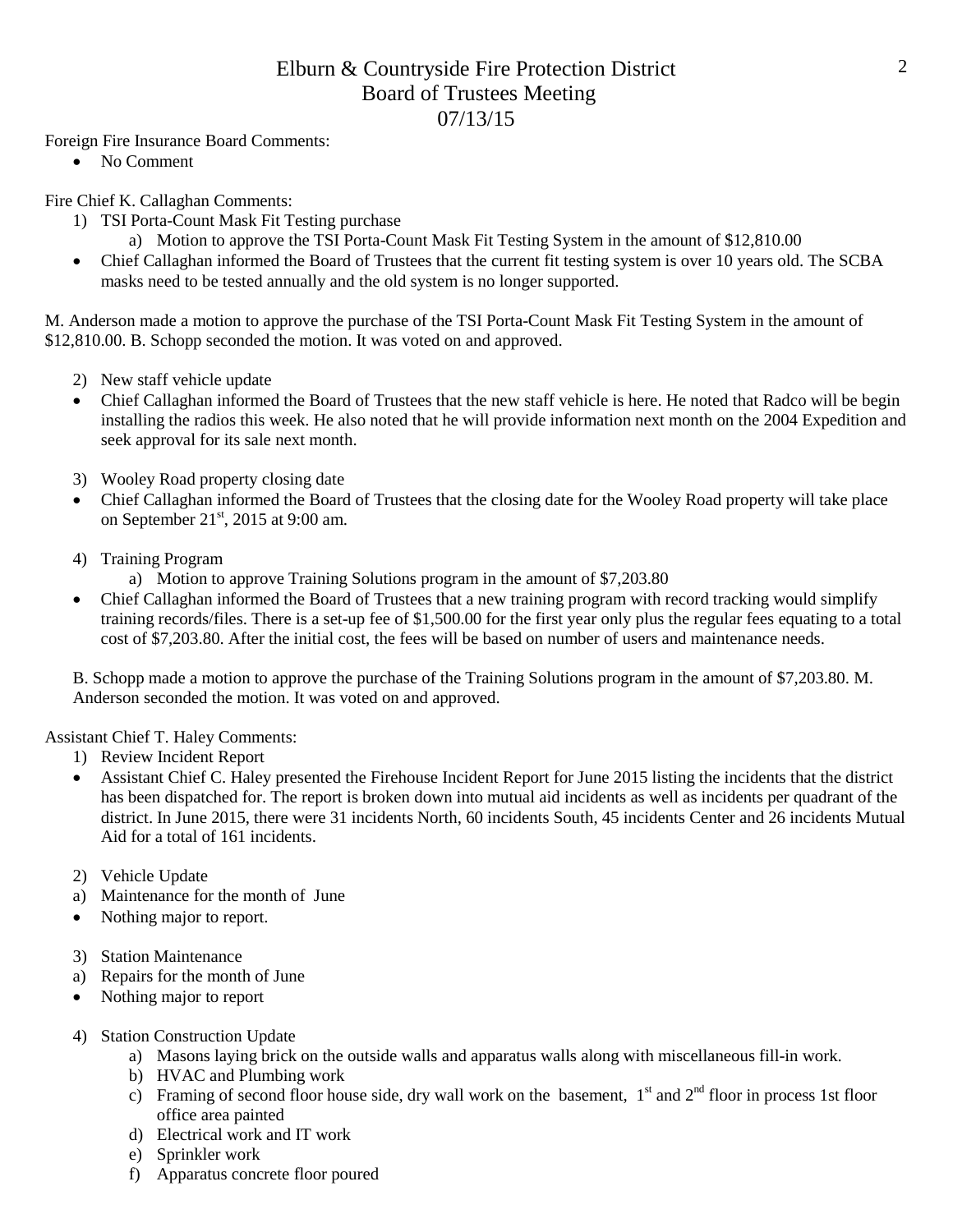Assistant Chief T. Haley Comments continued:

- Assistant Chief Haley updated the Board of Trustees on the construction. He noted that the masons will be done within the next three weeks, taping and drywall of the second floor will be completed soon and they are hanging lights on the apparatus floor at this time.
- 5) Construction Change Orders
	- a.Change orders in the month of June totaling \$3,804.02
		- i. Drywall removal basement
- Assistant Chief Haley informed the Board of Trustees that there were change orders totaling \$3,804.02 for the removal and replacement of drywall due to flooding.
- Discussion was held in regards to if this change order is a district expense or a construction expense for which they should utilize their insurance to cover these type of incidents. Attorney R. Britz stated that he will look into it and report back to the board.
- 6) Chicago Title construction payout.
	- a) Payout requests for the month of June
		- i. Mason, Concrete, Windows, Plumbing/HVAC, Electrical, Framing, drywall, roofing and Construction Manager
			- 1. Grand total \$594,099.42
- Assistant Chief Haley informed the Board of Trustees that there were payout requests for the month of June. Mason, Concrete, Windows, Plumbing/HVAC, Electrical, Framing, drywall, roofing and Construction Manager in the total amount of \$594,099.42.
- 7) Chicago Title Escrow account
	- a) Motion to move \$600,000.00 to the escrow account

B. Schopp made a motion to approve transferring \$600,000.00 to the escrow account. L. Engberg seconded the motion. It was voted on and approved.

- 8) Project Cost Update
	- a) FGM Architect May cost
		- i. Architects fee \$10,512.68 final payout of the bid phase work
- Assistant Chief Haley informed the Board of Trustees that the May invoices from FGM Architect total \$10,512.68
- 9) Move Station One phone system to the new Headquarters Station along with adding equipment.
	- a) Remove the existing phone system, reinstall and program the phone system in the new building \$24,000.00
		- i. Motion to approve hiring Sound Incorporated to install the phone system and new equipment in the amount of \$24,000.00
- Assistant Chief Haley informed the Board of Trustees that the phone system is three years old and there is nothing wrong with it so it will be repurposed at the new headquarters station. There will be expenses to remove the existing phone system and reinstall it at the new headquarters station.

M. Anderson made a motion to approve hiring Sound Incorporated to install the phone system and new equipment in the amount of \$24,000.00. B. Schopp seconded the motion. It was voted on and approved.

- b) Move the base radio from Station One to the new Headquarters Station
	- i. Motion to approve hiring Radco to move the base radio in the amount of \$9,000.00
- Assistant Chief Haley informed the Board of Trustees that the base radio is not very old either and there is nothing wrong with it so it will be repurposed at the new headquarters station. There will be expenses to remove the base radio and reinstall it at the new headquarters station.

L. Engberg made a motion to approve hiring Radco to move the base radio in the amount of \$9,000.00. B. Schopp seconded the motion. It was voted on and approved.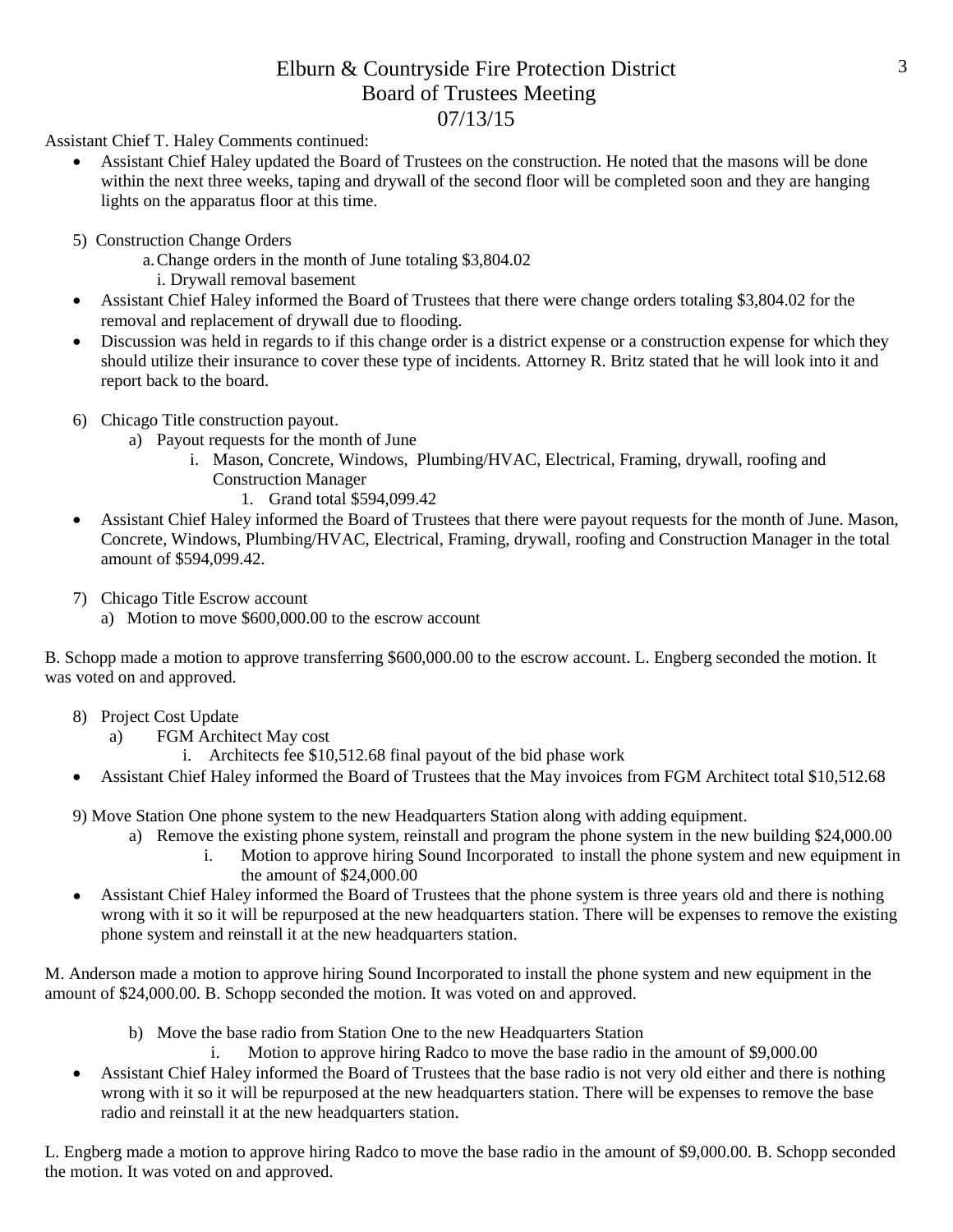Assistant Chief T. Haley Comments continued:

11) Update Video Conference System for the new Headquarters Station and Station Two along with adding a system at Station Three

| a) SKC Communications       | \$126,000.00 |
|-----------------------------|--------------|
| b) Exotech, Inc.            | \$103,000.00 |
| c) Midwest Computer Product | \$97,000.00  |

- i. Motion to approve hiring Midwest Computer Product for installation of the Video Conference in the amount of \$97,000.00
- Assistant Chief Haley informed the Board of Trustees that the video conferencing system needs to be installed at the new headquarters station, updates at Station Two and added at Station Three. He received three bids and recommended Midwest Computer Product.

M. Anderson made a motion to approve hiring Midwest Computer Product for installation of the Video Conference in the amount of \$97,000.00. L. Engberg seconded the motion. It was voted on and approved.

- 12) Purchase kitchen appliances for the new Headquarters Station
	- a) Paulsen \$6,394.00<br>b) Sears \$6,779.95
	- \$6,779.95
	- c) ABT \$5,886.01
	- d) Young's \$7,768.00
		- i. Motion to approve the purchase of kitchen appliances from ABT with the amount not to exceed \$5,900.00
- Assistant Chief Haley informed the Board of Trustees that the kitchen appliances need to ordered for the new headquarters station. He received three bids and recommended ABT.
- He noted that the Foreign Fire Insurance Fund will pay half of the total expense. The quote is for three refrigerators, one microwave and one dishwasher.

L. Engberg made a motion to approve the purchase of kitchen appliances from ABT with the amount not to exceed \$5,900.00. B. Schopp seconded the motion. It was voted on and approved.

- a) Young's \$12,629.00
- b) Restaurant Equippers \$9,160.00
- c) Kitchen All  $$6,770.00$ 
	- ii. Motion to approve the purchase of commercial appliances from Kitchen All Restaurant Equipment with the amount not to exceed \$6,800.00
- Assistant Chief Haley informed the Board of Trustees that the commercial appliances need to ordered for the new headquarters station. He received three bids and recommended Kitchen All.
- He noted that the Foreign Fire Insurance Fund will pay half of the total expense. The quote is for a pilotless, electronic ignition stove. The gas will automatically shut off if there is a call.
- He also noted that the contractor installs everything after the district makes the purchases.

B. Schopp made a motion to approve the purchase of commercial appliances from Kitchen All Restaurant Equipment with the amount not to exceed \$6,800.00. L. Engberg seconded the motion. It was voted on and approved.

- 13) Purchase bunk room furniture
	- a. University Loft \$7,423.70
	- b. All A Board \$5,940.00
		- i. Motion to approve the purchase of bunk room furniture from All A Board with the amount not to exceed \$6,000.00
- Assistant Chief Haley informed the Board of Trustees that the bunk room furniture needs to be ordered for the new headquarters station. He received two bids and recommended All A Board.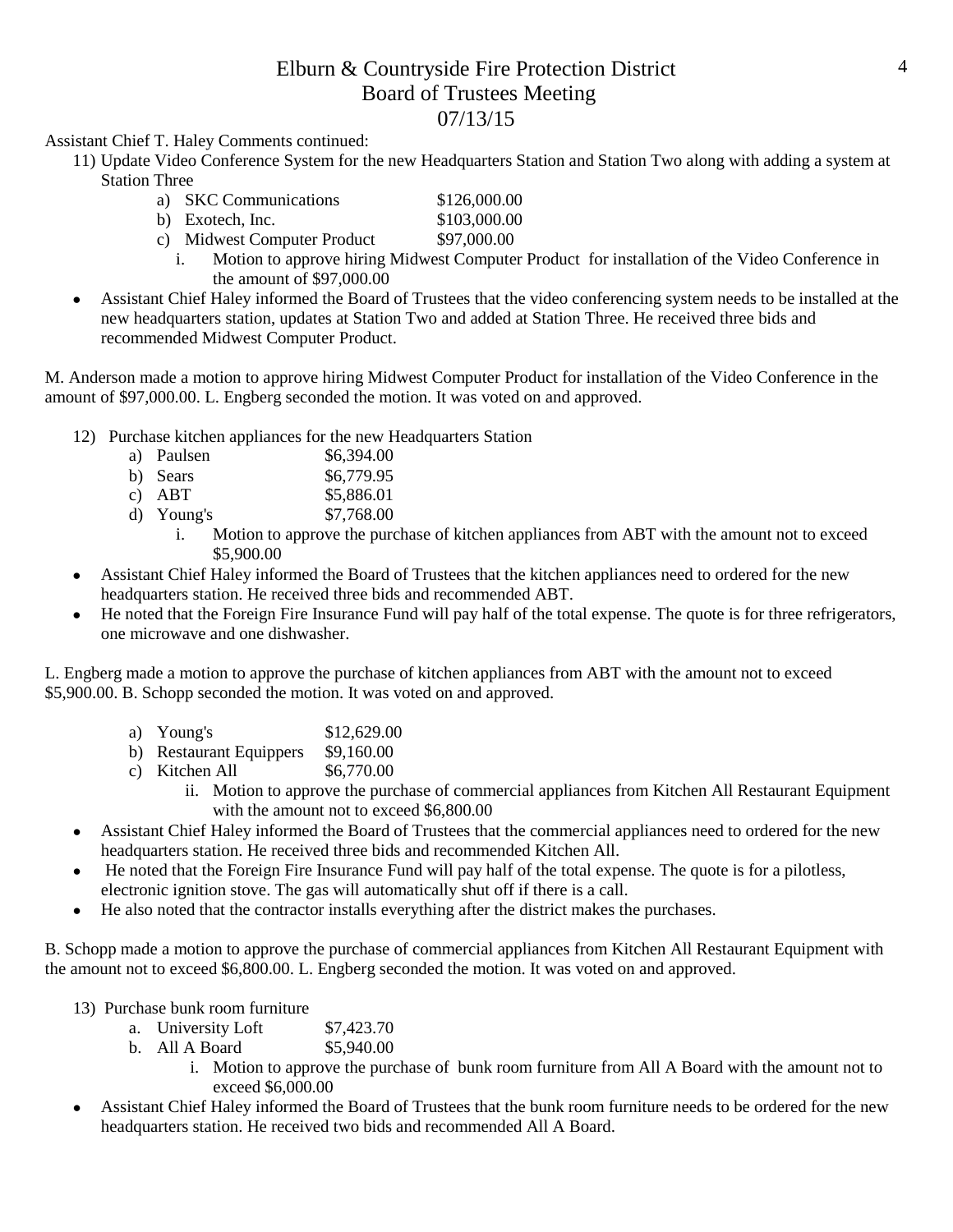Assistant Chief T. Haley Comments continued:

- Assistant Chief Haley noted that the quotes are for ten of the fifteen bunks at the new headquarters station. The quotes are for bed frames with storage drawers underneath. The district currently owns nine mattresses that will be moved from the old Station One to the new headquarters Station One.
- He also noted that the Foreign Fire Insurance Fund purchased the Sleep Number mattresses for the nine bunks currently in use at Station One. Discussion will be needed at the Foreign Fire Board meeting to determine if they will be purchasing the tenth mattress needed for the new headquarters station.

Assistant Chief C. Hanson Comments:

- 1) Fire Prevention Bureau
	- a) Project Status (Plan Reviews, Inspections, Etc.)
	- b) Public Education (Classes, Special Events, Etc.)
- Assistant Chief Hanson informed the Board of Trustees that the Fire Marshal is on vacation currently and he is also down to only working three days a week (Tuesday-Thursday) so there is no report again from the Fire Prevention Bureau.
- Assistant Chief Hanson noted that there are a lot of public education activities coming up.
- 2) Continuance of Step 2 Grievance by Michael Huneke initiated June 1, 2015.
- Discussion was held in executive session.
- Grievance denied.
- 3) Continuance of Step 2 Grievance #1-061215 by Trevor Hall initiated June 12, 2015.
- Discussion was held in executive session.
- T. Reynolds stated that for Grievance #1-061215 by Trevor Hall initiated June 12, 2015, the discipline remains intact and the employee has the right to arbitration. Attorney R. Britz stated that the suspension dates will extend out.
- 4) Continuance of Proposed Side Letter of Agreement from Local 4749 regarding Minimum Manning.
- Discussion was held in executive session.
- 5) Employee Hiring Status
	- a) Full time firefighter/paramedic status
	- b) Part time firefighter/EMT status
	- c) Fire Marshal Position status
- Assistant Chief Hanson informed the Board of Trustees that full time Firefighter/Paramedic Kristina Muench will begin her employment with the district on July  $20<sup>th</sup>$ , 2015. She will go through orientation for approximately two weeks and is tentatively scheduled to go to shift on August  $3<sup>rd</sup>$  or  $10<sup>th</sup>$ , 2015.
- Assistant Chief Hanson informed the Board of Trustees that five part time employees will begin training at the fire academy, four chose Romeoville and one chose Pingree Grove's fire academy.
- Assistant Chief Hanson noted that the bid process on Lt. Schopp's slot has begun. Once it is determined who will take that Lieutenant position, shift changes will be based on that.
- Assistant Chief Hanson informed the Board of Trustees that Lt. Schopp will transition to days on August  $1<sup>st</sup>$ , 2015. 40 hour work week for final two weeks with the Fire Marshal. Fire Marshal Isberg's last day is August 14<sup>th</sup> and L. Schopp will be sworn in as the Fire Marshal on August  $17<sup>th</sup>$ .
- 6) SAFER Grant status
- Assistant Chief Hanson informed the Board of Trustees that we have not heard yet if the district was awarded the SAFER Grant.
- 7) Ambulance update
	- a) IDPH Inspection and License Renewal
	- b) ALS Ambulance Upgrade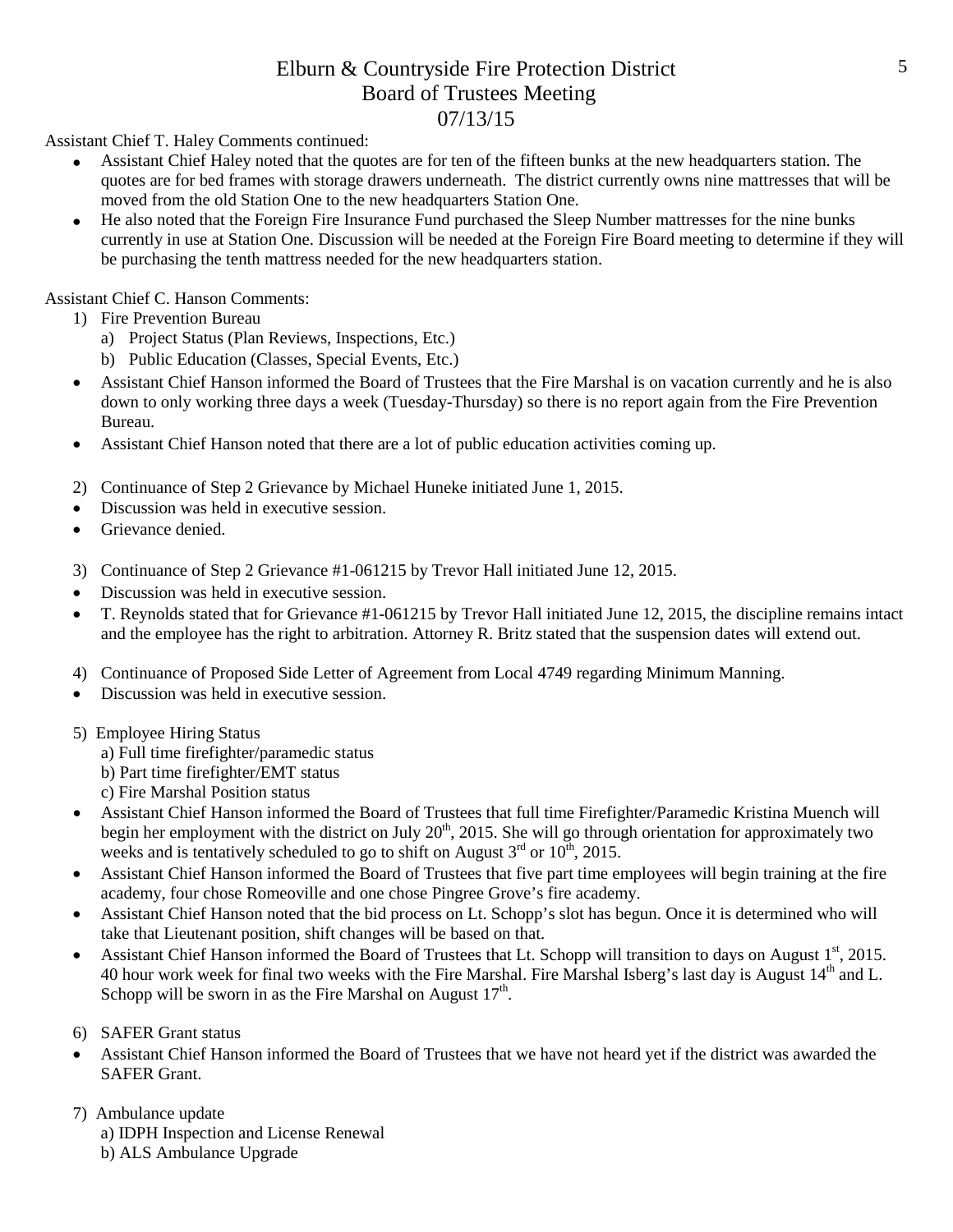Assistant Chief C. Hanson Comments continued:

• Assistant Chief Hanson informed the Board of Trustees that after filing the paperwork for the ambulance, the district was notified that the district will need to adopt rules and regulations to run a BLS ambulance. Discussion was held in regard to keeping the ambulance ALS and the approximate \$45,000.00 cost for monitors and additional equipment associated with such. M. Anderson inquired as to the recommendation from administration. Assistant Chief Hanson stated keep as an ALS ambulance.

Attorney Comments:

- 1) Station One, 210 E North St., Elburn, IL
	- a) Motion to approve Agreement between ECFPD and Brian Herra for the sale of 210 E. North Street, Elburn, Il and directing District President to sign and District Secretary to attest to same
- Attorney R. Britz reviewed the contract with the Board of Trustees. He presented the contract for final approval and signatures.

L. Engberg made a motion to the agreement between ECFPD and Brian Herra for the sale of 210 E. North Street, Elburn, Il and directing District President to sign and District Secretary to attest to same. M. Anderson seconded the motion. It was voted on and approved.

- 2) Ambulance Station; 1 So. First St., Elburn, IL
	- a) Motion to approve Agreement between ECFPD and Burt and Heather Veldhuizen for the sale 1 So. First St., Elburn, Il and directing District President to sign and District Secretary to attest to same
- Attorney R. Britz reviewed the contract with the Board of Trustees. He presented the contract for final approval and signatures.

M. Anderson made a motion to the agreement between ECFPD and Burt and Heather Veldhuizen for the sale 1 So. First St., Elburn, Il and directing District President to sign and District Secretary to attest to same. L. Engberg seconded the motion. It was voted on and approved.

Administrative Assistant P. Hall Comments:

- 1) Executive Session Minutes
	- a) Motion to approve or deny the release of executive session minutes
- Administrative Assistant P. Hall informed the Board of Trustees that they are required to review and then either release or deny the release of executive session minutes. S

B. Schopp made a motion to deny the release of executive session minutes. M. Anderson seconded the motion. It was voted on and approved.

Other Concerns:

• Chief Callaghan reminded the Board of Trustees that the luncheon on Fire Marshal Isberg's' last day will be at Station One on Friday, August  $14^{th}$ , 2015 from 10:00 am – 2:00 pm. Lunch will be served from approximately 11:30 am – 1:00 pm. He also noted that Fire Marshal Isberg has been employed with the EMS/Fire department for 42 years total, 35 years with the district after it was combined with the Ambulance Service.

#### Executive Session:

At 5:30 pm, Chief Callaghan called an executive session pursuant to Section (2)(c)(1) of the Open Meetings Act (to discuss the appointment, employment, compensation, discipline, performance, or dismissal of specific employees of the public body, including hearing testimony on a complaint lodged against an employee to determine validity), Section (2)(c)(2) of the Act (to discuss collective negotiating matters between the public body and its employees), Section  $(2)(c)(3)$  (3) (the selection of a person to fill a public office, as defined in this Act, including a vacancy in a public office, when the public body is given power to appoint under law or ordinance, or the discipline, performance or removal of the occupant of a public office, when the public body is given power to remove the occupant under law or ordinance) and/or Section  $(2)(c)(11)$  of the Act (pending probable or imminent litigation).